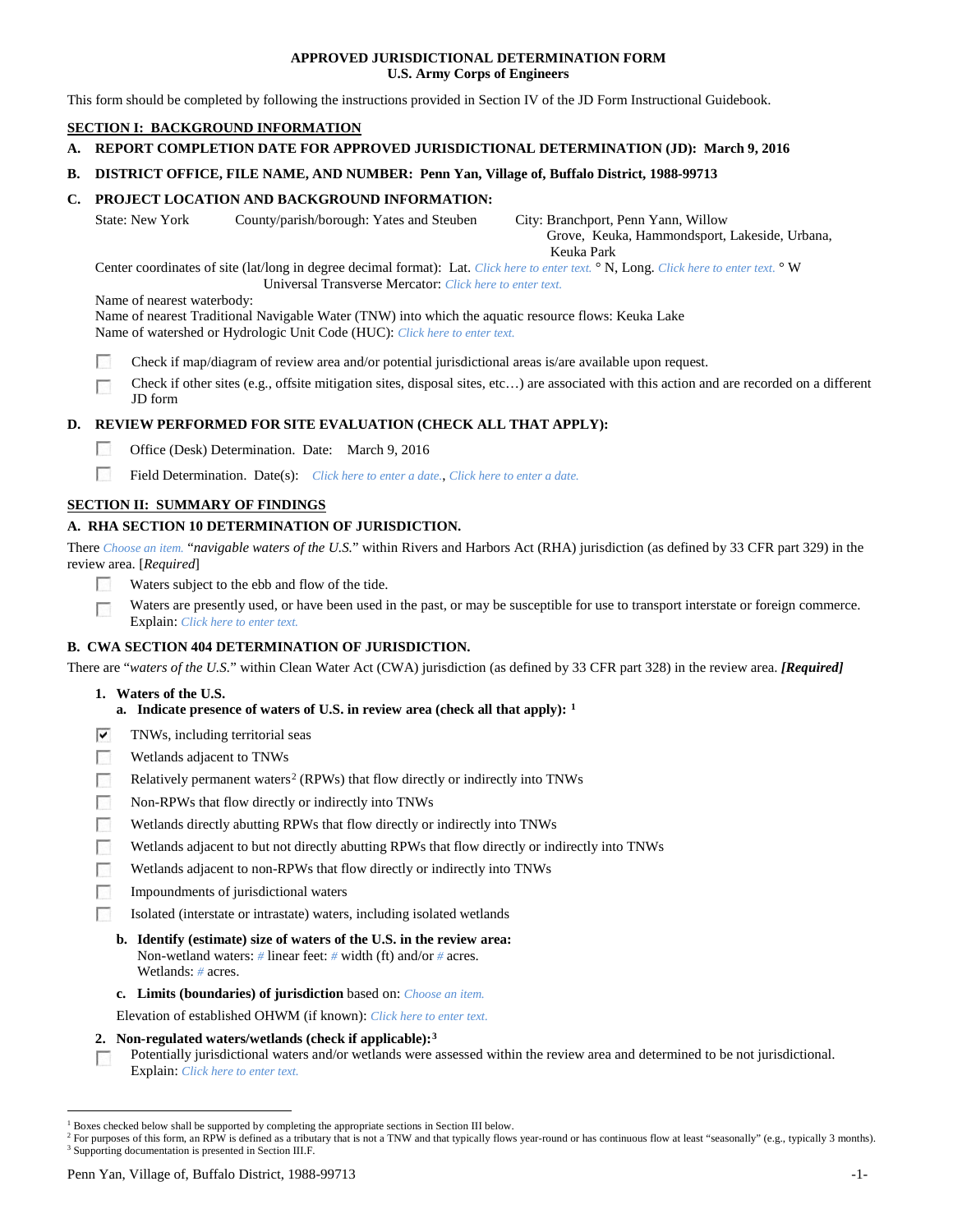### **SECTION III: CWA ANALYSIS**

### **A. TNWs AND WETLANDS ADJACENT TO TNWs**

**The agencies will assert jurisdiction over TNWs and wetlands adjacent to TNWs. If the aquatic resource is a TNW, complete Section III.A.1 and Section III.D.1. only; if the aquatic resource is a wetland adjacent to a TNW, complete Sections III.A.1 and 2 and Section III.D.1.; otherwise, see Section III.B below**.

**1. TNW** 

Identify TNW: Keuka Lake

Summarize rationale supporting determination:

- 1. The physical characteristics, including its depth and size, indicate that the waterbody has the capacity to be navigated by watercraft.
	- i. Keuka Lake is 715 feet above sea level, 19.6 miles long, 1.9 miles wide (average) and a maximum depth of 183 feet.
	- ii. Keuka Lake is among the third largest of the glacial formed Finger Lakes.
	- iii. Keuka Lake's substantial length, width and depth provide adequate capacity to be navigated by watercraft.
- 2. The waterbody is currently used for activities involving navigation and interstate commerce, such as recreational commercial navigation.
	- i. Keuka Lake currently serves as a recreational lake for people interested in boating, fishing swimming, etc. Recreational boats that can navigate the lake can range from canoes to small/medium power and sail boats. The lake's depth and width allow easy navigation for boats from the southern to the northern part of the lake.
	- ii. There are no natural or man made barriers throughout the lake that could impede navigation.
	- iii. Several public boat launches provide easy access for water related recreation.
	- iv. Numerous private boat docks exist along the lake.
	- v. Several marinas and public parks are located along the lake shoreline.
	- vi. Keuka Lake's water is very clear and well oxygenated at all depths, enabling fish to occupy both shallow and deep water habitats. The Lake has excellent Lake Trout and Smallmouth Bass fishing. Also, an occasional northern pike and panfish including yellow perch, bluegills, pumpkinseed, rock bass and black crappie are also available. In 1980, the NYS Department of Conservation began stocking Keuka Lake with Brown Trout.
	- vii. Keuka Lake serves as a public water supply for Hammondsport, Branchport, Penn Yan and Keuka College.
- Conclusion: Collectively, the above discussed factors demonstrate that Keuka Lake is navigable-in-fact, resulting in its designation as a TNW for purposes of CWA jurisdictional determinations and currently used in interstate or foreign commerce associated with commercial recreational navigation activities. This determination establishes Corps jurisdiction over this water body as a TNW under Section 404 of the Clean Water Act, pursuant to 33 C.F.R. Part 328.3(a)(1).

#### **2. Wetland adjacent to TNW**

Summarize rationale supporting conclusion that wetland is "adjacent": *Click here to enter text.*

### **B. CHARACTERISTICS OF TRIBUTARY (THAT IS NOT A TNW) AND ITS ADJACENT WETLANDS (IF ANY):**

**This section summarizes information regarding characteristics of the tributary and its adjacent wetlands, if any, and it helps determine whether or not the standards for jurisdiction established under Rapanos have been met.** 

**The agencies will assert jurisdiction over non-navigable tributaries of TNWs where the tributaries are "relatively permanent waters" (RPWs), i.e. tributaries that typically flow year-round or have continuous flow at least seasonally (e.g., typically 3 months). A wetland that directly abuts an RPW is also jurisdictional. If the aquatic resource is not a TNW, but has year-round (perennial) flow, skip to Section III.D.2. If the aquatic resource is a wetland directly abutting a tributary with perennial flow, skip to Section III.D.4.**

**A wetland that is adjacent to but that does not directly abut an RPW requires a significant nexus evaluation. Corps districts and EPA regions will include in the record any available information that documents the existence of a significant nexus between a relatively permanent tributary that is not perennial (and its adjacent wetlands if any) and a traditional navigable water, even though a significant nexus finding is not required as a matter of law.**

**If the waterbody[4](#page-1-0) is not an RPW, or a wetland directly abutting an RPW, a JD will require additional data to determine if the waterbody has a significant nexus with a TNW. If the tributary has adjacent wetlands, the significant nexus evaluation must consider the tributary in combination with all of its adjacent wetlands. This significant nexus evaluation that combines, for analytical purposes, the tributary and all of its adjacent wetlands is used whether the review area identified in the JD request is the tributary, or its adjacent wetlands, or both. If the JD covers a tributary with adjacent wetlands, complete Section III.B.1 for the tributary, Section III.B.2 for any onsite wetlands, and Section III.B.3 for all wetlands adjacent to that tributary, both onsite and offsite. The determination whether a significant nexus exists is determined in Section III.C below.**

- **1. Characteristics of non-TNWs that flow directly or indirectly into TNW**
	- **(i) General Area Conditions:** Watershed size: *# Choose an item.*

<span id="page-1-0"></span><sup>&</sup>lt;sup>4</sup> Note that the Instructional Guidebook contains additional information regarding swales, ditches, washes, and erosional features generally and in the arid West.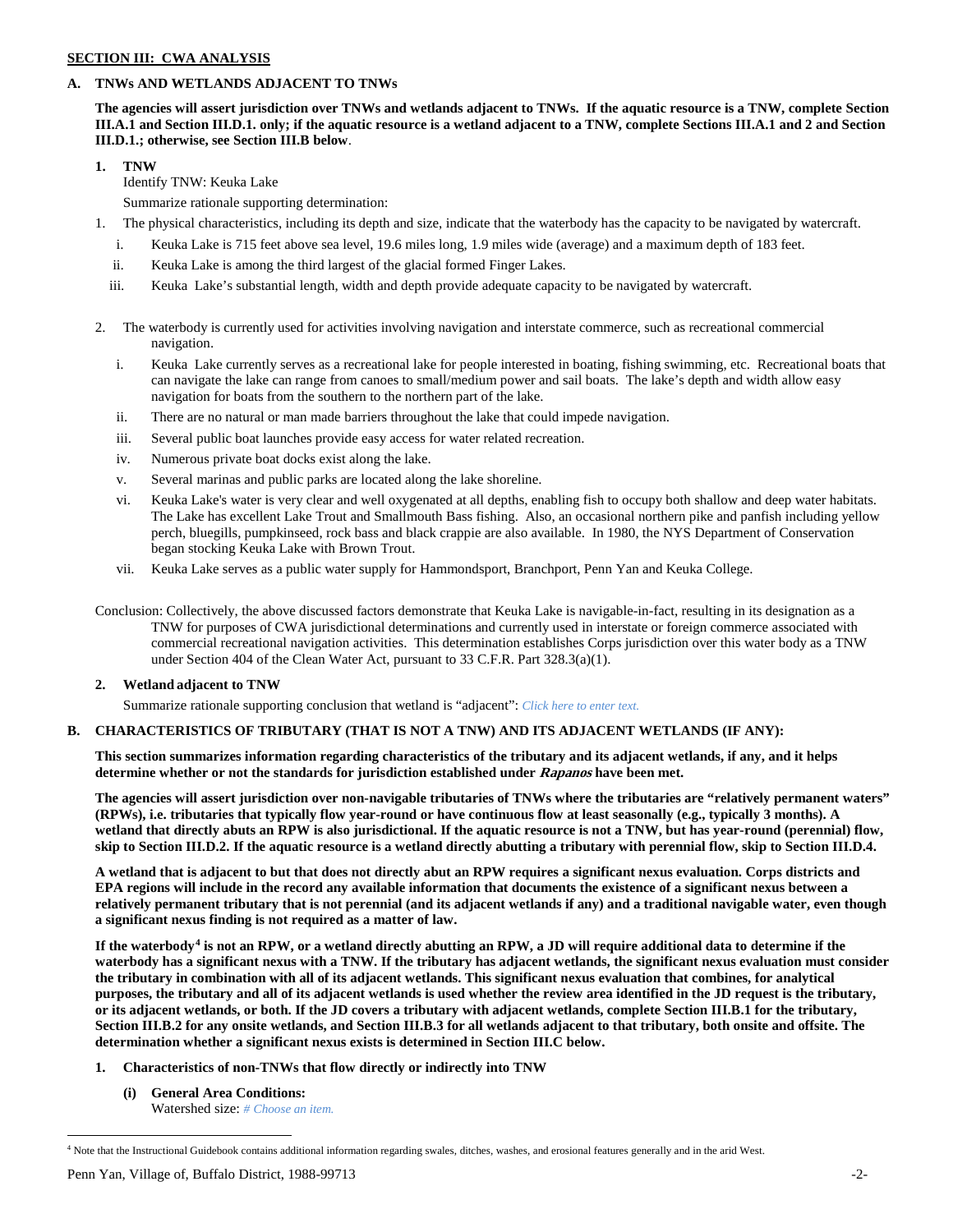Drainage area: *# Choose an item.*

Average annual rainfall: *#* inches Average annual snowfall: *#* inches

# **(ii) Physical Characteristics:**

- (a) Relationship with TNW:
	- $\sim$ Tributary flows directly into TNW.
	- $\mathcal{L}_{\rm{eff}}$ Tributary flows through *Choose an item.* tributaries before entering TNW.

Project waters are *Choose an item.* river miles from TNW. Project waters are *Choose an item.* river miles from RPW. Project waters are *Choose an item.* aerial (straight) miles from TNW. Project waters are *Choose an item.* aerial (straight) miles from RPW. Project waters cross or serve as state boundaries. Explain: *Click here to enter text.*

Identify flow route to TNW[5:](#page-2-0) *Click here to enter text.* Tributary stream order, if known: *Click here to enter text.*

(b) General Tributary Characteristics (check all that apply):

**Tributary** is: Natural

- Artificial (man-made). Explain: *Click here to enter text.*
- Manipulated (man-altered). Explain: *Click here to enter text.*

<span id="page-2-0"></span> <sup>5</sup> Flow route can be described by identifying, e.g., tributary a, which flows through the review area, to flow into tributary b, which then flows into TNW.

Penn Yan, Village of, Buffalo District, 1988-99713 -3-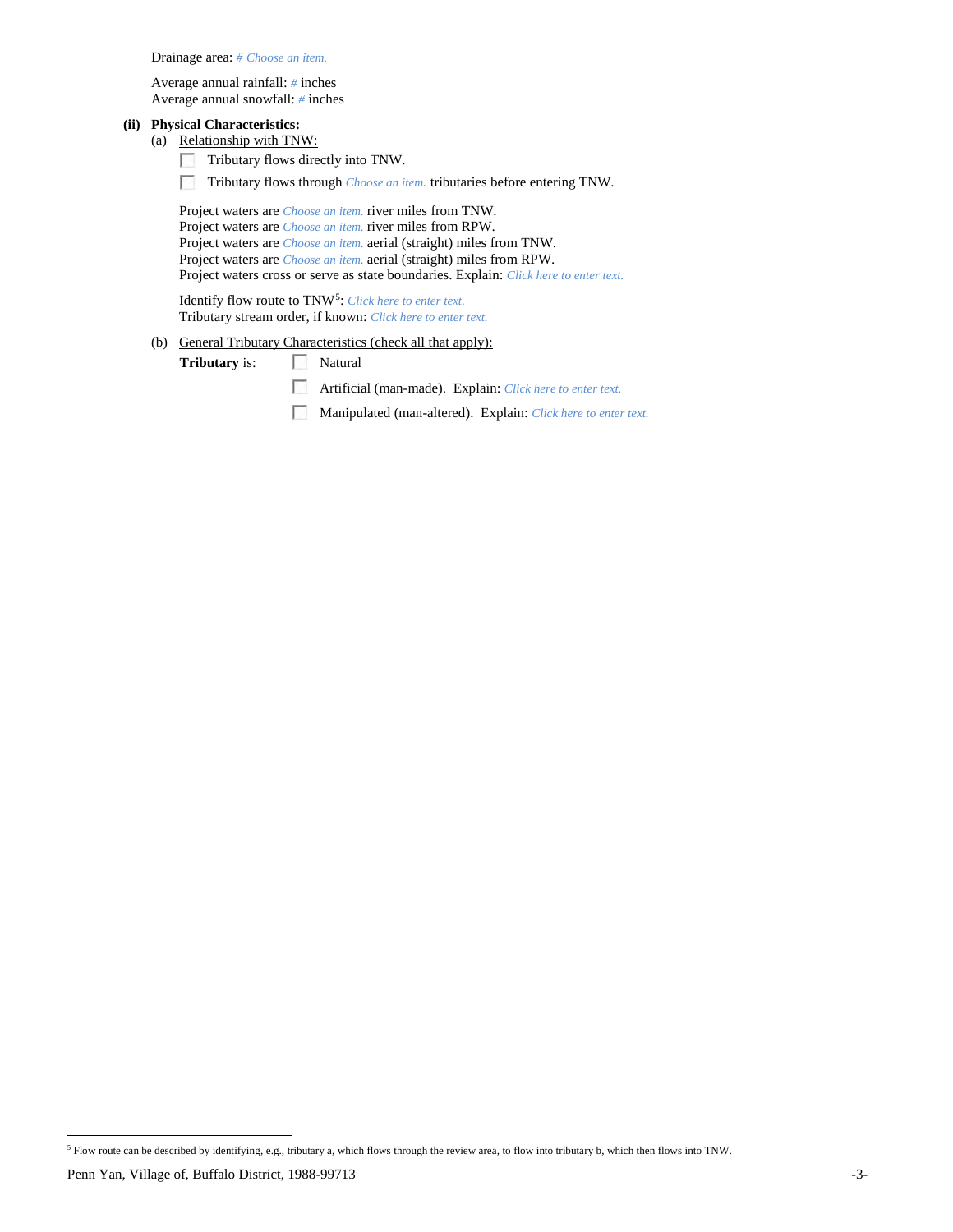|                                 | Tributary properties with respect to top of bank (estimate):<br>Average width: # feet<br>Average depth: # feet<br>Average side slopes: Choose an item.                                                                                                                                                                                                                                                                                                                                                                                                                                                                                                                                                           |  |  |  |
|---------------------------------|------------------------------------------------------------------------------------------------------------------------------------------------------------------------------------------------------------------------------------------------------------------------------------------------------------------------------------------------------------------------------------------------------------------------------------------------------------------------------------------------------------------------------------------------------------------------------------------------------------------------------------------------------------------------------------------------------------------|--|--|--|
|                                 | Primary tributary substrate composition (check all that apply):                                                                                                                                                                                                                                                                                                                                                                                                                                                                                                                                                                                                                                                  |  |  |  |
|                                 | Silts<br>Sands<br>Concrete                                                                                                                                                                                                                                                                                                                                                                                                                                                                                                                                                                                                                                                                                       |  |  |  |
|                                 | Cobbles<br>Muck<br>Gravel                                                                                                                                                                                                                                                                                                                                                                                                                                                                                                                                                                                                                                                                                        |  |  |  |
|                                 | Bedrock<br><b>B</b><br>Vegetation. Type/% cover: Click here to enter text.                                                                                                                                                                                                                                                                                                                                                                                                                                                                                                                                                                                                                                       |  |  |  |
|                                 | Other. Explain: Click here to enter text.                                                                                                                                                                                                                                                                                                                                                                                                                                                                                                                                                                                                                                                                        |  |  |  |
|                                 | Tributary condition/stability [e.g., highly eroding, sloughing banks]. Explain: Click here to enter text.<br>Presence of run/riffle/pool complexes. Explain: Click here to enter text.<br>Tributary geometry: Choose an item.<br>Tributary gradient (approximate average slope): #%                                                                                                                                                                                                                                                                                                                                                                                                                              |  |  |  |
| (c)                             | Flow:<br>Tributary provides for: Choose an item.<br>Estimate average number of flow events in review area/year: Choose an item.<br>Describe flow regime: Click here to enter text.<br>Other information on duration and volume: Click here to enter text.                                                                                                                                                                                                                                                                                                                                                                                                                                                        |  |  |  |
|                                 | Surface flow is: Choose an item. Characteristics: Click here to enter text.                                                                                                                                                                                                                                                                                                                                                                                                                                                                                                                                                                                                                                      |  |  |  |
|                                 | Subsurface flow: Choose an item. Explain findings: Click here to enter text.<br>Dye (or other) test performed: Click here to enter text.                                                                                                                                                                                                                                                                                                                                                                                                                                                                                                                                                                         |  |  |  |
|                                 | Tributary has (check all that apply):<br>Bed and banks<br>OHWM <sup>6</sup> (check all indicators that apply):<br>clear, natural line impressed on the bank<br>the presence of litter and debris<br>changes in the character of soil<br>destruction of terrestrial vegetation<br>the presence of wrack line<br>shelving<br>vegetation matted down, bent, or absent [<br>sediment sorting<br>leaf litter disturbed or washed away<br>scour<br>sediment deposition<br>multiple observed or predicted flow events<br>water staining<br>abrupt change in plant community Click here to enter text.<br>other (list): Click here to enter text.<br>Discontinuous OHWM. <sup>7</sup> Explain: Click here to enter text. |  |  |  |
|                                 | If factors other than the OHWM were used to determine lateral extent of CWA jurisdiction (check all that apply):                                                                                                                                                                                                                                                                                                                                                                                                                                                                                                                                                                                                 |  |  |  |
|                                 | High Tide Line indicated by:<br>Mean High Water Mark indicated by:                                                                                                                                                                                                                                                                                                                                                                                                                                                                                                                                                                                                                                               |  |  |  |
|                                 | oil or scum line along shore objects<br>survey to available datum;                                                                                                                                                                                                                                                                                                                                                                                                                                                                                                                                                                                                                                               |  |  |  |
|                                 | fine shell or debris deposits (foreshore)<br>physical markings;                                                                                                                                                                                                                                                                                                                                                                                                                                                                                                                                                                                                                                                  |  |  |  |
|                                 | vegetation lines/changes in vegetation types.<br>physical markings/characteristics                                                                                                                                                                                                                                                                                                                                                                                                                                                                                                                                                                                                                               |  |  |  |
|                                 | tidal gauges                                                                                                                                                                                                                                                                                                                                                                                                                                                                                                                                                                                                                                                                                                     |  |  |  |
|                                 | other (list): Click here to enter text.                                                                                                                                                                                                                                                                                                                                                                                                                                                                                                                                                                                                                                                                          |  |  |  |
| (iii) Chemical Characteristics: |                                                                                                                                                                                                                                                                                                                                                                                                                                                                                                                                                                                                                                                                                                                  |  |  |  |
|                                 | Characterize tributary (e.g., water color is clear, discolored, oily film; water quality; general watershed characteristics, etc.).<br>Explain: Click here to enter text.                                                                                                                                                                                                                                                                                                                                                                                                                                                                                                                                        |  |  |  |

Identify specific pollutants, if known: *Click here to enter text.*

<span id="page-3-1"></span><span id="page-3-0"></span> <sup>6</sup> <sup>6</sup>A natural or man-made discontinuity in the OHWM does not necessarily sever jurisdiction (e.g., where the stream temporarily flows underground, or where the OHWM has been removed by development or agricultural practices). Where there is a break in the OHWM that is unrelated to the waterbody's flow regime (e.g., flow over a rock outcrop or through a culvert), the agencies will look for indicators of flow above and below the break. 7 Ibid.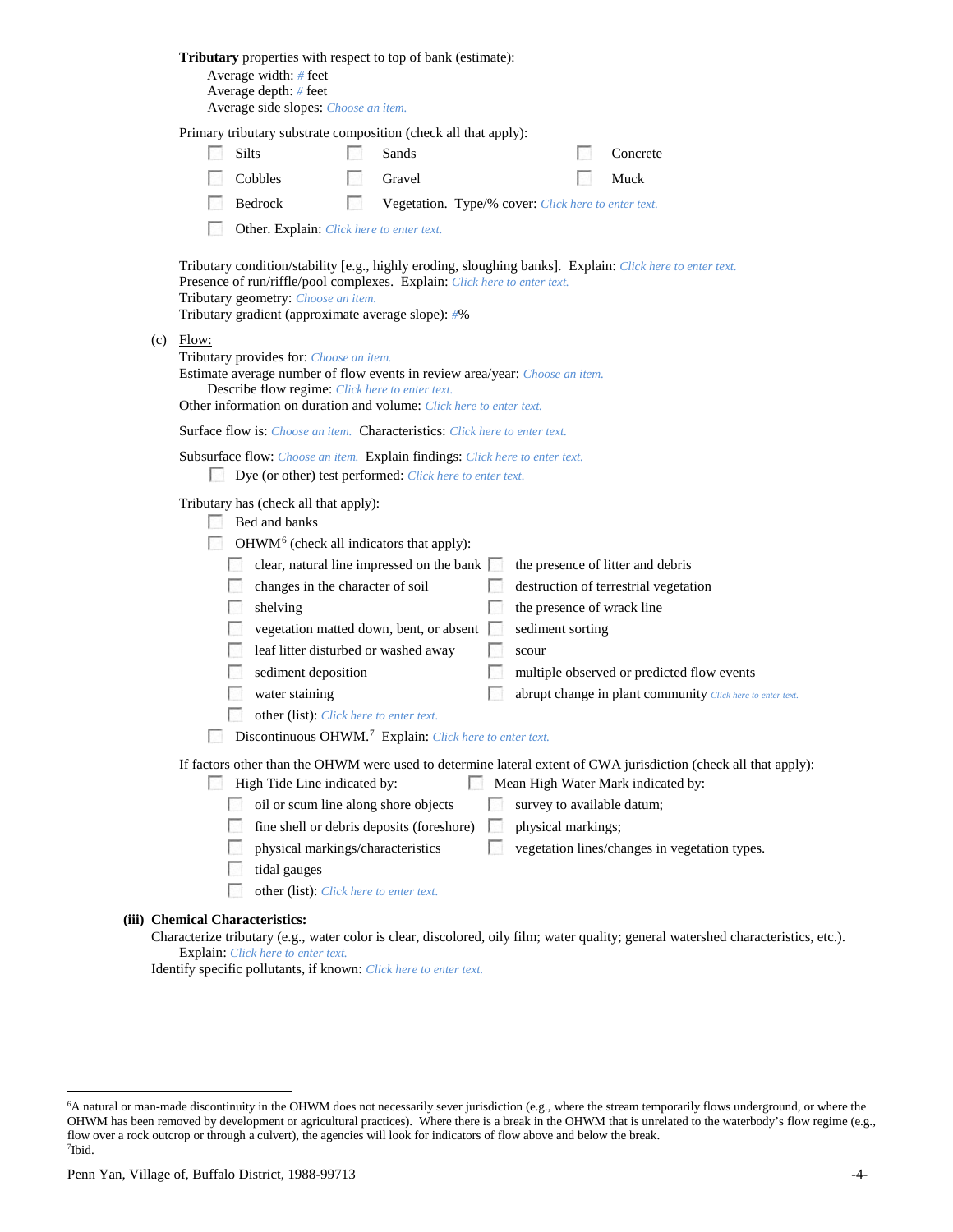### **(iv) Biological Characteristics. Channel supports (check all that apply):**

- Riparian corridor. Characteristics (type, average width): *Click here to enter text.*
- Wetland fringe. Characteristics: *Click here to enter text.*
- Habitat for:
	- Federally Listed species. Explain findings: *Click here to enter text.*
	- Fish/spawn areas. Explain findings: *Click here to enter text.*
	- $\mathcal{L}_{\rm{eff}}$ Other environmentally-sensitive species. Explain findings: *Click here to enter text.*
	- $\mathcal{L}_{\mathcal{D}}$ Aquatic/wildlife diversity. Explain findings: *Click here to enter text.*

#### **2. Characteristics of wetlands adjacent to non-TNW that flow directly or indirectly into TNW**

#### **(i) Physical Characteristics:**

- (a) General Wetland Characteristics: Properties: Wetland size: *#* acres Wetland type. Explain: *Click here to enter text.* Wetland quality. Explain: *Click here to enter text.* Project wetlands cross or serve as state boundaries. Explain: *Click here to enter text.*
- (b) General Flow Relationship with Non-TNW:
	- Flow is: *Choose an item.* Explain: *Click here to enter text.*

Surface flow is: *Choose an item.* Characteristics: *Click here to enter text.*

Subsurface flow: *Choose an item.* Explain findings: *Click here to enter text.*

Dye (or other) test performed: *Click here to enter text.*

### (c) Wetland Adjacency Determination with Non-TNW:

- $\sim$ Directly abutting
- **1999** Not directly abutting
	- $\mathcal{L}_{\rm{eff}}$ Discrete wetland hydrologic connection. Explain: *Click here to enter text.*
	- $\overline{a}$ Ecological connection. Explain: *Click here to enter text.*
	- $\mathcal{L}_{\rm{eff}}$ Separated by berm/barrier. Explain: *Click here to enter text.*
- (d) Proximity (Relationship) to TNW

Project wetlands are *Choose an item.* river miles from TNW. Project waters are *Choose an item.* aerial (straight) miles from TNW. Flow is from: *Choose an item.* Estimate approximate location of wetland as within the *Choose an item.* floodplain.

#### **(ii) Chemical Characteristics:**

Characterize wetland system (e.g., water color is clear, brown, oil film on surface; water quality; general watershed characteristics; etc.). Explain: *Click here to enter text.*

Identify specific pollutants, if known: *Click here to enter text.*

#### **(iii) Biological Characteristics. Wetland supports (check all that apply):**

- Riparian buffer. Characteristics (type, average width): *Click here to enter text.*
- Vegetation type/percent cover. Explain: *Click here to enter text.*
- **Habitat for:** 
	- Federally Listed species. Explain findings: *Click here to enter text*.
	- Fish/spawn areas. Explain findings: *Click here to enter text.*
	- Other environmentally-sensitive species. Explain findings: *Click here to enter text.*
	- Aquatic/wildlife diversity. Explain findings: *Click here to enter text.*

#### **3. Characteristics of all wetlands adjacent to the tributary (if any)**

All wetland(s) being considered in the cumulative analysis: *Choose an item.* Approximately (*#*) acres in total are being considered in the cumulative analysis.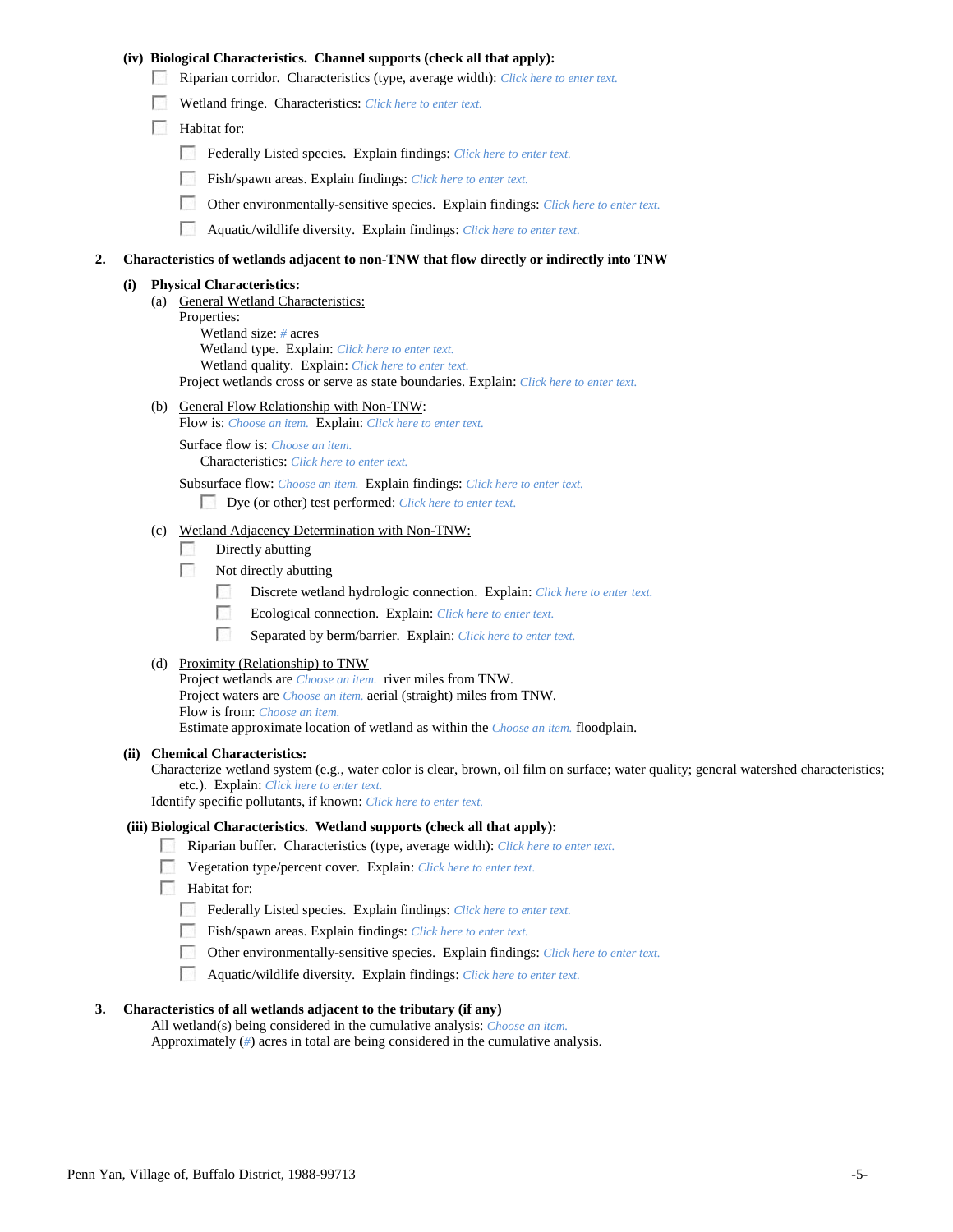For each wetland, specify the following:

| Directly abuts? $(Y/N)$ | Size (in acres) | Directly abuts? $(Y/N)$ | Size (in acres) |
|-------------------------|-----------------|-------------------------|-----------------|
|                         |                 |                         |                 |
| V/N                     |                 | Y/N                     |                 |
| V/N                     |                 | Y/N                     |                 |
|                         |                 | Y/N                     |                 |

Summarize overall biological, chemical and physical functions being performed: *Click here to enter text.*

### **C. SIGNIFICANT NEXUS DETERMINATION**

**A significant nexus analysis will assess the flow characteristics and functions of the tributary itself and the functions performed by any wetlands adjacent to the tributary to determine if they significantly affect the chemical, physical, and biological integrity of a TNW. For each of the following situations, a significant nexus exists if the tributary, in combination with all of its adjacent wetlands, has more than a speculative or insubstantial effect on the chemical, physical and/or biological integrity of a TNW. Considerations when evaluating significant nexus include, but are not limited to the volume, duration, and frequency of the flow of water in the tributary and its proximity to a TNW, and the functions performed by the tributary and all its adjacent wetlands. It is not appropriate to determine significant nexus based solely on any specific threshold of distance (e.g. between a tributary and its adjacent wetland or between a tributary and the TNW). Similarly, the fact an adjacent wetland lies within or outside of a floodplain is not solely determinative of significant nexus.** 

#### **Draw connections between the features documented and the effects on the TNW, as identified in the** *Rapanos* **Guidance and discussed in the Instructional Guidebook. Factors to consider include, for example:**

- Does the tributary, in combination with its adjacent wetlands (if any), have the capacity to carry pollutants or flood waters to TNWs, or to reduce the amount of pollutants or flood waters reaching a TNW?
- Does the tributary, in combination with its adjacent wetlands (if any), provide habitat and lifecycle support functions for fish and other species, such as feeding, nesting, spawning, or rearing young for species that are present in the TNW?
- Does the tributary, in combination with its adjacent wetlands (if any), have the capacity to transfer nutrients and organic carbon that support downstream foodwebs?
- Does the tributary, in combination with its adjacent wetlands (if any), have other relationships to the physical, chemical, or biological integrity of the TNW?

#### *Note: the above list of considerations is not inclusive and other functions observed or known to occur should be documented below:*

- **1. Significant nexus findings for non-RPW that has no adjacent wetlands and flows directly or indirectly into TNWs.** Explain findings of presence or absence of significant nexus below, based on the tributary itself, then go to Section III.D: *Click here to enter text.*
- **2. Significant nexus findings for non-RPW and its adjacent wetlands, where the non-RPW flows directly or indirectly into TNWs.**  Explain findings of presence or absence of significant nexus below, based on the tributary in combination with all of its adjacent wetlands, then go to Section III.D: *Click here to enter text.*
- **3. Significant nexus findings for wetlands adjacent to an RPW but that do not directly abut the RPW.** Explain findings of presence or absence of significant nexus below, based on the tributary in combination with all of its adjacent wetlands, then go to Section III.D: *Click here to enter text.*

# **D. DETERMINATIONS OF JURISDICTIONAL FINDINGS. THE SUBJECT WATERS/WETLANDS ARE (CHECK ALL THAT APPLY):**

- **1. TNWs and Adjacent Wetlands.** Check all that apply and provide size estimates in review area:
	- TNWs: *#* linear feet *#* width (ft), Or, *#* acres.
	- $\sim 10$ Wetlands adjacent to TNWs: *#* acres.

### **2. RPWs that flow directly or indirectly into TNWs.**

- $\Box$  Tributaries of TNWs where tributaries typically flow year-round are jurisdictional. Provide data and rationale indicating that tributary is perennial: *Click here to enter text.*.
- Tributaries of TNW where tributaries have continuous flow "seasonally" (e.g., typically three months each year) are jurisdictional. Data supporting this conclusion is provided at Section III.B. Provide rationale indicating that tributary flows seasonally: *Click here to enter text.*.

Provide estimates for jurisdictional waters in the review area (check all that apply):

- Tributary waters: *#* linear feet *#* width (ft).
- Other non-wetland waters: *#* acres.

Identify type(s) of waters: *Click here to enter text.*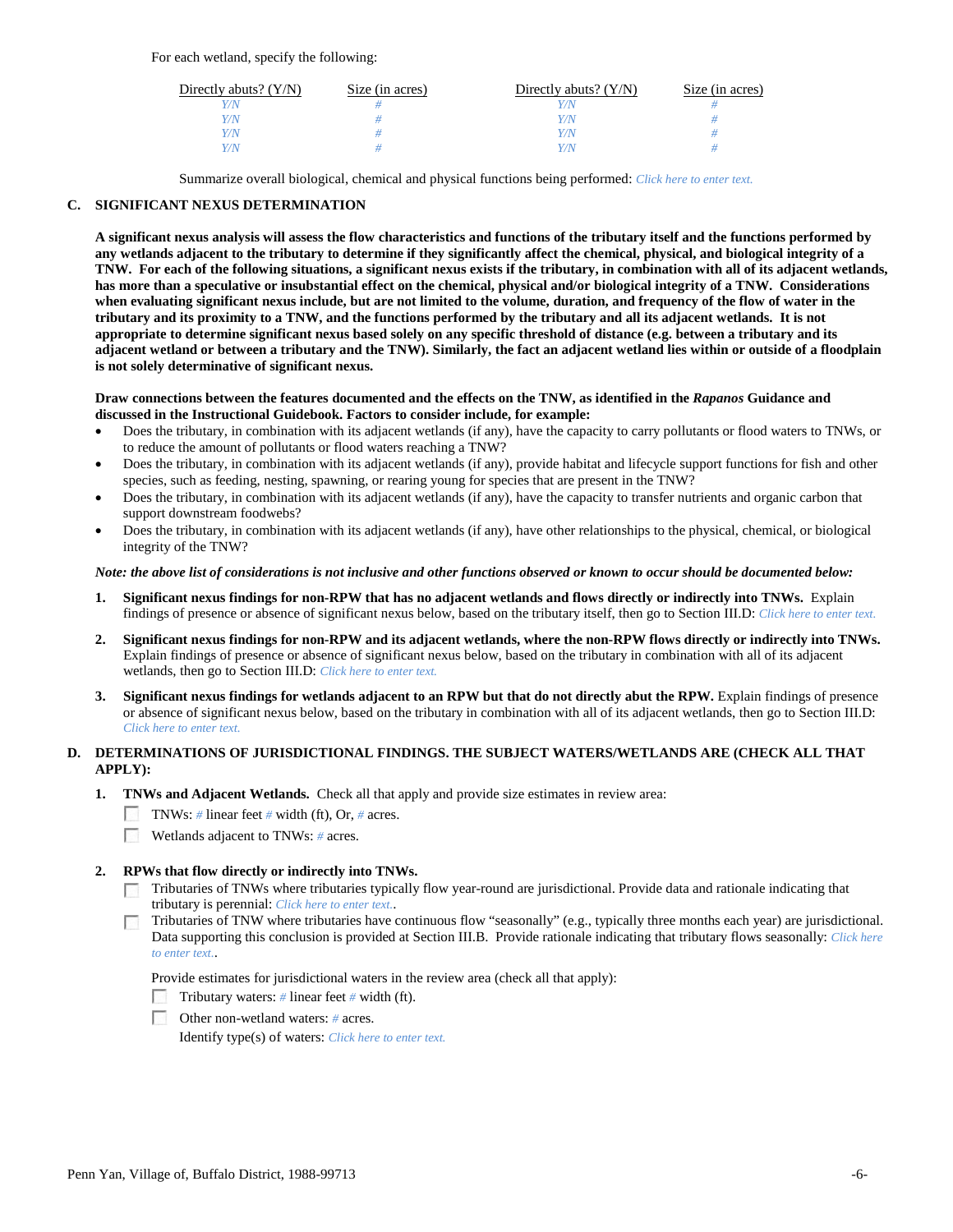#### **3. Non-RPWs[8](#page-6-0) that flow directly or indirectly into TNWs.**

Waterbody that is not a TNW or an RPW, but flows directly or indirectly into a TNW, and it has a significant nexus with a **COM** TNW is jurisdictional. Data supporting this conclusion is provided at Section III.C.

Provide estimates for jurisdictional waters within the review area (check all that apply):

- Tributary waters: *#* linear feet *#* width (ft).
- Other non-wetland waters: *#* acres.
	- Identify type(s) of waters: *Click here to enter text.*

#### **4. Wetlands directly abutting an RPW that flow directly or indirectly into TNWs.**

- **Barbara** Wetlands directly abut RPW and thus are jurisdictional as adjacent wetlands.
	- Wetlands directly abutting an RPW where tributaries typically flow year-round. Provide data and rationale indicating that tributary is perennial in Section III.D.2, above. Provide rationale indicating that wetland is directly abutting an RPW: *Click here to enter text.*

Wetlands directly abutting an RPW where tributaries typically flow "seasonally." Provide data indicating that tributary is seasonal in Section III.B and rationale in Section III.D.2, above. Provide rationale indicating that wetland is directly abutting an RPW: *Click here to enter text.*

Provide acreage estimates for jurisdictional wetlands in the review area: *#* acres.

### **5. Wetlands adjacent to but not directly abutting an RPW that flow directly or indirectly into TNWs.**

Wetlands that do not directly abut an RPW, but when considered in combination with the tributary to which they are P. adjacent and with similarly situated adjacent wetlands, have a significant nexus with a TNW are jurisidictional. Data supporting this conclusion is provided at Section III.C.

Provide acreage estimates for jurisdictional wetlands in the review area: *#* acres.

- **6. Wetlands adjacent to non-RPWs that flow directly or indirectly into TNWs.** 
	- Wetlands adjacent to such waters, and have when considered in combination with the tributary to which they are adjacent  $\sim$ and with similarly situated adjacent wetlands, have a significant nexus with a TNW are jurisdictional. Data supporting this conclusion is provided at Section III.C.

Provide estimates for jurisdictional wetlands in the review area: *#* acres.

### **7. Impoundments of jurisdictional waters. [9](#page-6-1)**

As a general rule, the impoundment of a jurisdictional tributary remains jurisdictional.

- Demonstrate that impoundment was created from "waters of the U.S.," or
- Demonstrate that water meets the criteria for one of the categories presented above (1-6), or
- Г Demonstrate that water is isolated with a nexus to commerce (see E below).

### **E. ISOLATED [INTERSTATE OR INTRA-STATE] WATERS, INCLUDING ISOLATED WETLANDS, THE USE, DEGRADATION OR DESTRUCTION OF WHICH COULD AFFECT INTERSTATE COMMERCE, INCLUDING ANY SUCH WATERS (CHECK ALL THAT APPLY):[10](#page-6-2)**

- which are or could be used by interstate or foreign travelers for recreational or other purposes.
- **1999** from which fish or shellfish are or could be taken and sold in interstate or foreign commerce.
- $\mathcal{N}_{\rm eff}$ which are or could be used for industrial purposes by industries in interstate commerce.
- **1999** Interstate isolated waters.Explain: *Click here to enter text.*
- $\sim$ Other factors.Explain: *Click here to enter text.*

#### **Identify water body and summarize rationale supporting determination:** *Click here to enter text.*

Provide estimates for jurisdictional waters in the review area (check all that apply):

- Tributary waters: *#* linear feet *#* width (ft).
- Е Other non-wetland waters: *#* acres.

Identify type(s) of waters: *Click here to enter text.*

Wetlands: *#* acres.

 $\frac{1}{8}$ 

<span id="page-6-0"></span><sup>&</sup>lt;sup>8</sup>See Footnote # 3.<br><sup>9</sup> To complete the analysis refer to the key in Section III.D.6 of the Instructional Guidebook.

<span id="page-6-2"></span><span id="page-6-1"></span><sup>&</sup>lt;sup>10</sup> Prior to asserting or declining CWA jurisdiction based solely on this category, Corps Districts will elevate the action to Corps and EPA HQ for review consistent with the process described in the Corps/EPA *Memorandum Regarding CWA Act Jurisdiction Following Rapanos.*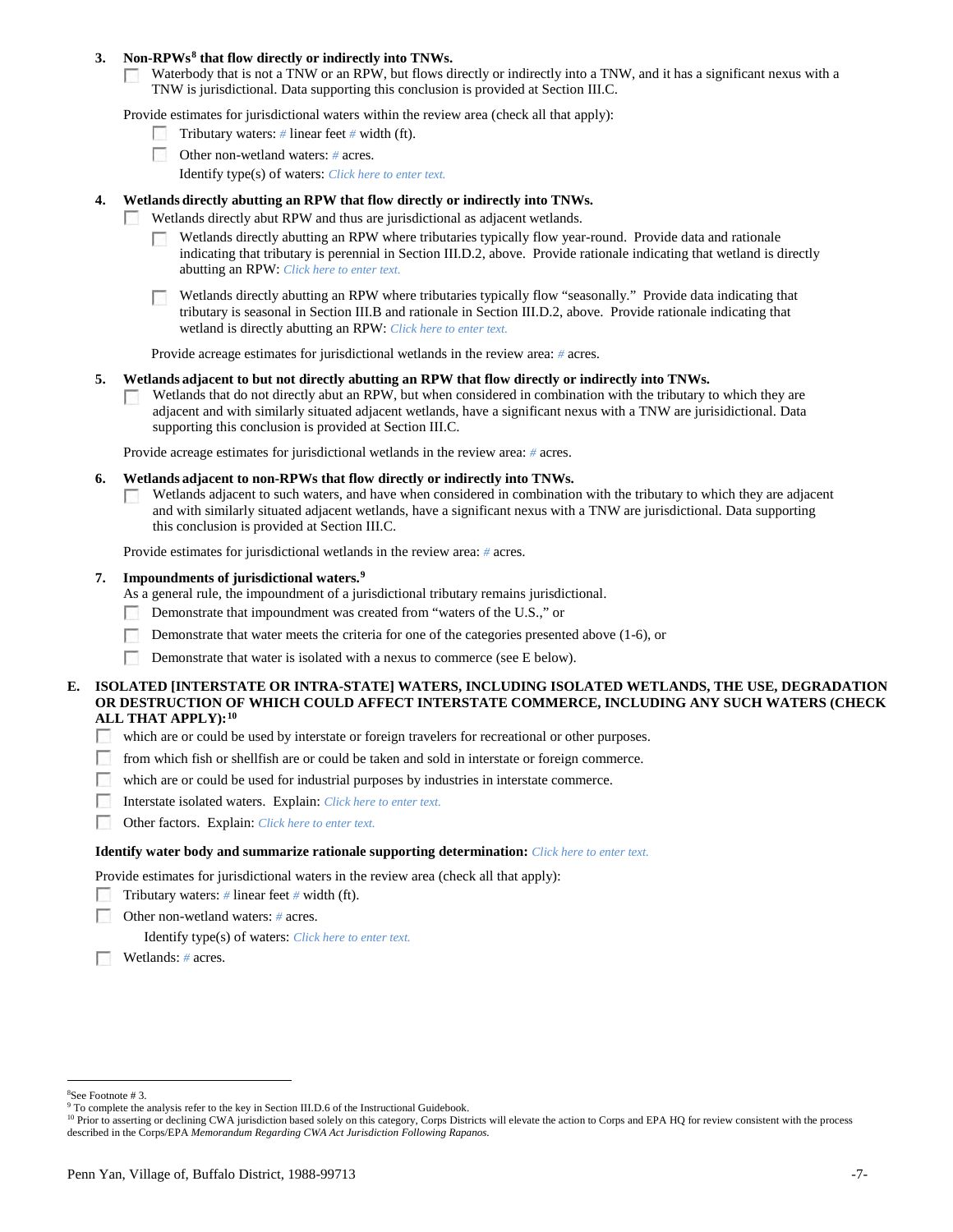| F. |                    | NON-JURISDICTIONAL WATERS, INCLUDING WETLANDS (CHECK ALL THAT APPLY):                                                                                                                                                                                                                                                                                                                                                                            |
|----|--------------------|--------------------------------------------------------------------------------------------------------------------------------------------------------------------------------------------------------------------------------------------------------------------------------------------------------------------------------------------------------------------------------------------------------------------------------------------------|
|    | <b>FRI</b>         | $\Box$ If potential wetlands were assessed within the review area, these areas did not meet the criteria in the 1987 Corps of Engineers<br>Wetland Delineation Manual and/or appropriate Regional Supplements.<br>Review area included isolated waters with no substantial nexus to interstate (or foreign) commerce.<br>Prior to the Jan 2001 Supreme Court decision in "SWANCC," the review area would have been regulated based solely on the |
|    | $\mathbf{r}$       | "Migratory Bird Rule" (MBR).<br>Waters do not meet the "Significant Nexus" standard, where such a finding is required for jurisdiction. Explain: Click here to enter text.                                                                                                                                                                                                                                                                       |
|    | г                  |                                                                                                                                                                                                                                                                                                                                                                                                                                                  |
|    |                    | Other: (explain, if not covered above): Click here to enter text.                                                                                                                                                                                                                                                                                                                                                                                |
|    |                    | Provide acreage estimates for non-jurisdictional waters in the review area, where the sole potential basis of jurisdiction is the MBR factors<br>(i.e., presence of migratory birds, presence of endangered species, use of water for irrigated agriculture), using best professional judgment<br>(check all that apply):                                                                                                                        |
|    |                    | Non-wetland waters (i.e., rivers, streams): $\#$ linear feet $\#$ width (ft).                                                                                                                                                                                                                                                                                                                                                                    |
|    |                    | Lakes/ponds: $# \, \text{acres.}$                                                                                                                                                                                                                                                                                                                                                                                                                |
|    |                    | Other non-wetland waters: # acres. List type of aquatic resource: Click here to enter text                                                                                                                                                                                                                                                                                                                                                       |
|    |                    | Wetlands: $#$ acres.                                                                                                                                                                                                                                                                                                                                                                                                                             |
|    |                    | Provide acreage estimates for non-jurisdictional waters in the review area that do not meet the "Significant Nexus" standard, where such a<br>finding is required for jurisdiction (check all that apply):                                                                                                                                                                                                                                       |
|    |                    | Non-wetland waters (i.e., rivers, streams): $\#$ linear feet $\#$ width (ft).                                                                                                                                                                                                                                                                                                                                                                    |
|    |                    | Lakes/ponds: $# \, \text{acres.}$                                                                                                                                                                                                                                                                                                                                                                                                                |
|    |                    | Other non-wetland waters: # acres. List type of aquatic resource: Click here to enter text                                                                                                                                                                                                                                                                                                                                                       |
|    |                    | Wetlands: # acres.                                                                                                                                                                                                                                                                                                                                                                                                                               |
|    |                    | <b>SECTION IV: DATA SOURCES.</b>                                                                                                                                                                                                                                                                                                                                                                                                                 |
|    |                    | A. SUPPORTING DATA. Data reviewed for JD (check all that apply - checked items shall be included in case file and, where checked and<br>requested, appropriately reference sources below):<br>Maps, plans, plots or plat submitted by or on behalf of the applicant/consultant: Click here to enter text.                                                                                                                                        |
|    | V                  | Data sheets prepared/submitted by or on behalf of the applicant/consultant.                                                                                                                                                                                                                                                                                                                                                                      |
|    |                    | Office concurs with data sheets/delineation report.<br>Office does not concur with data sheets/delineation report.                                                                                                                                                                                                                                                                                                                               |
|    |                    | <b>Barbara</b><br>Data sheets prepared by the Corps: Click here to enter text.                                                                                                                                                                                                                                                                                                                                                                   |
|    |                    | Corps navigable waters' study: Click here to enter text.                                                                                                                                                                                                                                                                                                                                                                                         |
|    |                    | U.S. Geological Survey Hydrologic Atlas: Click here to enter text.                                                                                                                                                                                                                                                                                                                                                                               |
|    |                    | USGS NHD data.                                                                                                                                                                                                                                                                                                                                                                                                                                   |
|    |                    | USGS 8 and 12 digit HUC maps.                                                                                                                                                                                                                                                                                                                                                                                                                    |
|    | է                  | U.S. Geological Survey map(s). Cite scale & quad name: Wayne, Penn Yan, Hammondsport, Keuka Park and Pulteney 1:24,000                                                                                                                                                                                                                                                                                                                           |
|    |                    | USDA Natural Resources Conservation Service Soil Survey. Citation: Click here to enter text.                                                                                                                                                                                                                                                                                                                                                     |
|    |                    | National wetlands inventory map(s). Cite name: Click here to enter text.                                                                                                                                                                                                                                                                                                                                                                         |
|    | $\sim$             | State/Local wetland inventory map(s): Click here to enter text.                                                                                                                                                                                                                                                                                                                                                                                  |
|    |                    | FEMA/FIRM maps: Click here to enter text.                                                                                                                                                                                                                                                                                                                                                                                                        |
|    |                    | 100-year Floodplain Elevation is: Click here to enter text. (National Geodectic Vertical Datum of 1929)                                                                                                                                                                                                                                                                                                                                          |
|    | ⊽                  | Photographs: $\overline{\smile}$ Aerial (Name & Date): Bing, Google Maps                                                                                                                                                                                                                                                                                                                                                                         |
|    | г                  | Other (Name & Date): Click here to enter text.<br>or $\Box$                                                                                                                                                                                                                                                                                                                                                                                      |
|    |                    | Previous determination(s). File no. and date of response letter: Click here to enter text.                                                                                                                                                                                                                                                                                                                                                       |
|    | $\sim$             | Applicable/supporting case law: Click here to enter text.                                                                                                                                                                                                                                                                                                                                                                                        |
|    | <b>Participate</b> | Applicable/supporting scientific literature: Click here to enter text.                                                                                                                                                                                                                                                                                                                                                                           |
|    | ▽                  | Other information (please specify): Click here to enter text.                                                                                                                                                                                                                                                                                                                                                                                    |
|    |                    | <b>B. ADDITIONAL COMMENTS TO SUPPORT JD:</b>                                                                                                                                                                                                                                                                                                                                                                                                     |
|    |                    | K:\Reg\TNW Designations\New York\Keuka Lake\Support - Keuka Lake\An Excursion on the Keuka Maid by Richard Sherer.mht                                                                                                                                                                                                                                                                                                                            |
|    |                    | K:\Reg\TNW Designations\New York\Keuka Lake\Support - Keuka Lake\Beautiful Keuka Lake, Elmira Daily Advertiser,26 July 1902.mht                                                                                                                                                                                                                                                                                                                  |
|    |                    |                                                                                                                                                                                                                                                                                                                                                                                                                                                  |

K:\Reg\TNW Designations\New York\Keuka Lake\Support - Keuka Lake\It Started with a Steamboat An \_\_\_ - Google Book Search.mht

K:\Reg\TNW Designations\New York\Keuka Lake\Support - Keuka Lake\Keuka Lake - Information about the Finger Lakes Region and Wine Country.mht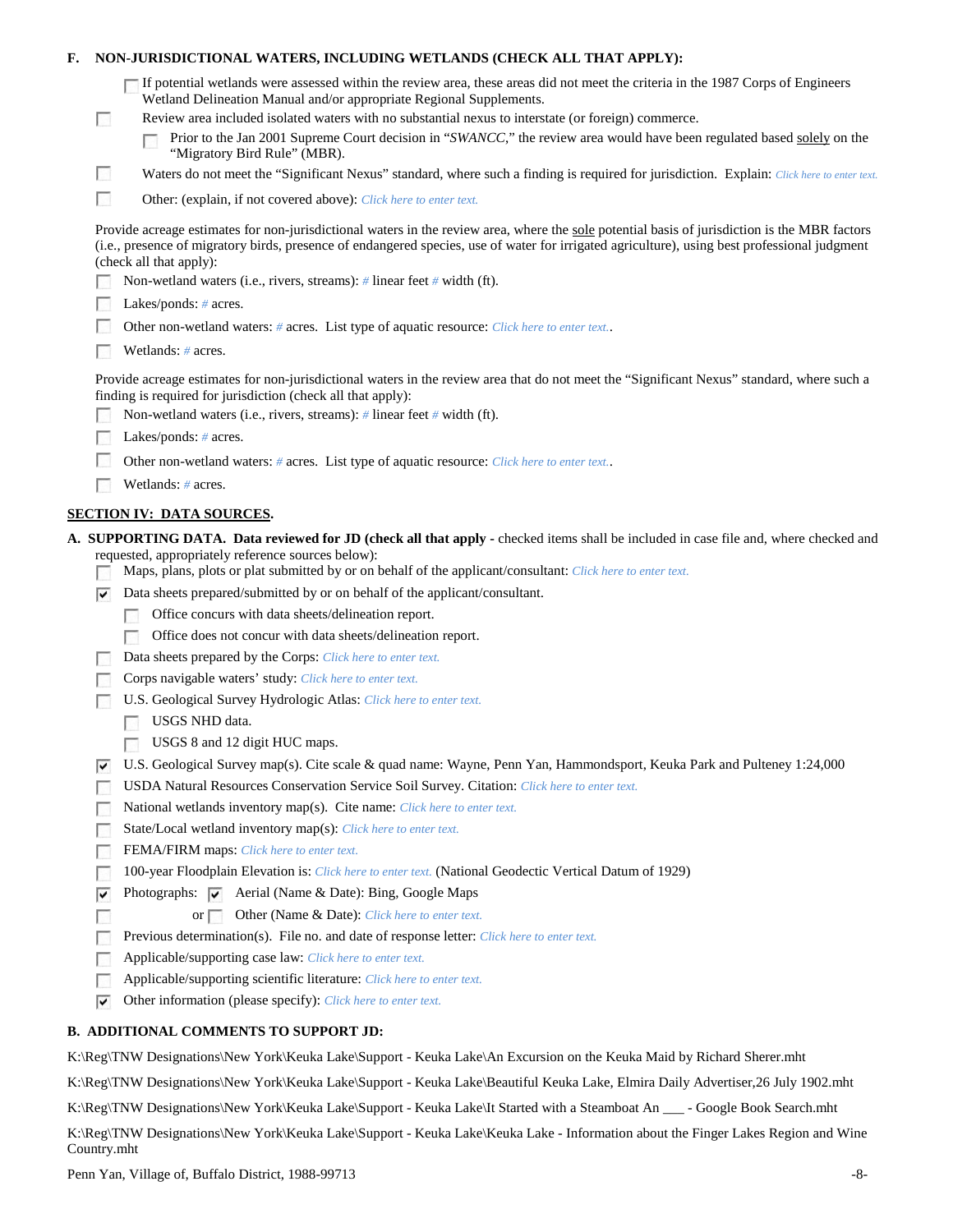K:\Reg\TNW Designations\New York\Keuka Lake\Support - Keuka Lake\Keuka Lake - NYS Dept\_ of Environmental Conservation.mht K:\Reg\TNW Designations\New York\Keuka Lake\Support - Keuka Lake\Keuka Lake Boats and Marine Service.mht K:\Reg\TNW Designations\New York\Keuka Lake\Support - Keuka Lake\Keuka Lake Outdoors Watersports Hunting Fishing.mht